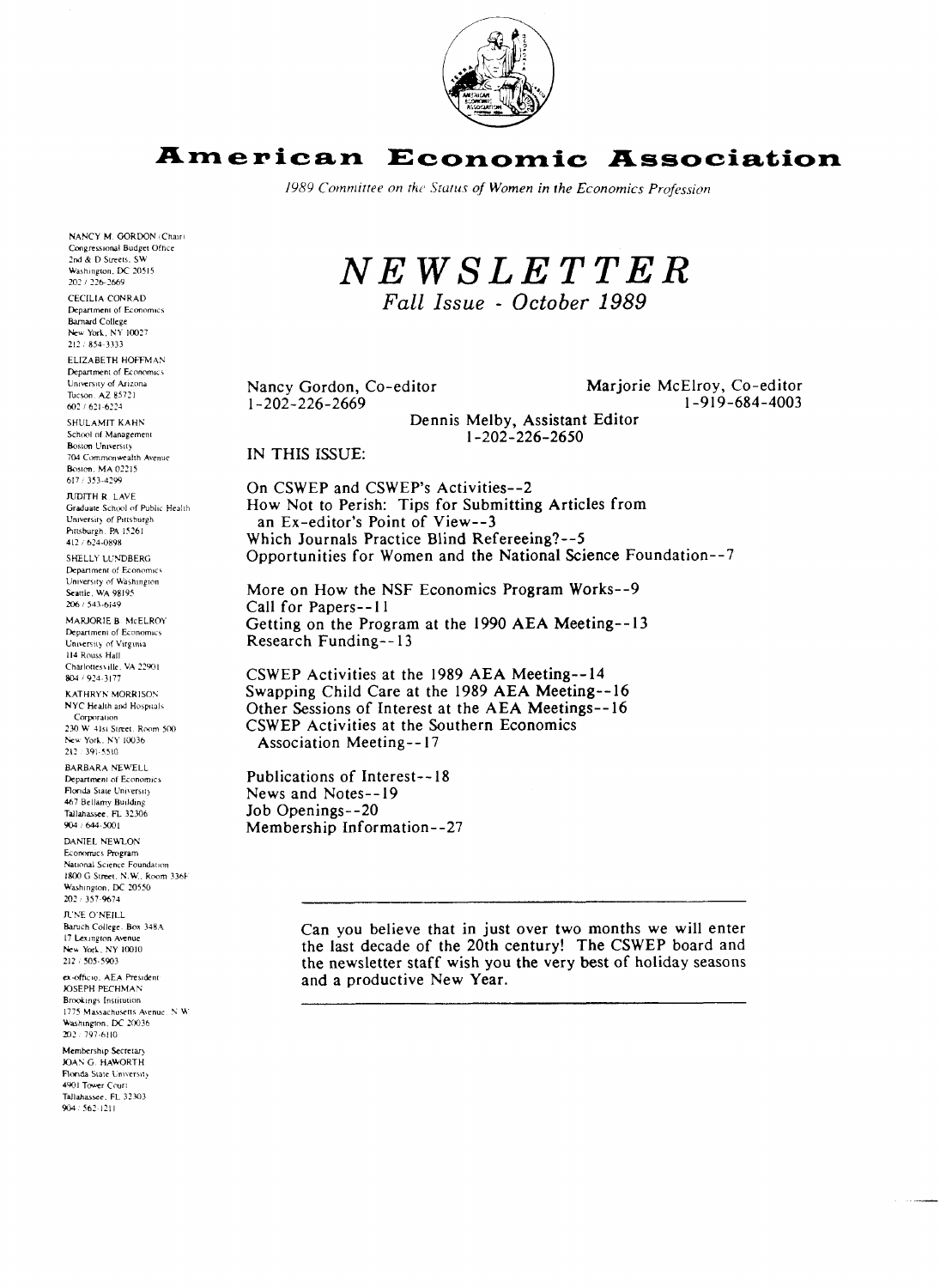### ON CSWEP AND CSWEP ACTIVITIES

#### Shulamit Kahn

Even though you receive the newsletters prepared by the Committee on the Status of Women in the Economics Profession (CSWEP), you may not know how CSWEP is run or about its other activities. CSWEP is a voluntary group of economists, most of whom are women. It is managed by a Board that is a committee of the AEA and its activities are funded jointly by membership dues and the AEA. Board members and the Chair are appointed by the President of the AEA, based on recommendations of the current Board. Several criteria are used, including willingness to volunteer time for Board work; professional stature; diversity of fields; geographic areas and sector (academic or government/business); and specialties needed for particular CSWEP projects. Members serve on the Board for three years in overlapping terms.

The Board identifies and works on various projects designed to further women's status in the economics profession. Some of these projects are ongoing, others are one-time undertakings. This Newsletter is one of the most demanding of our ongoing activities.

CSWEP's Board regularly organizes several sessions at the AEA meetings. Some of these sessions are on gender-related topics to promote this area of economic research, while others relate to a theme chosen by the Board for the year that is in keeping with the overall plans of the President-elect. The theme chosen for the 1989 meetings was "Theory and Applications in Industrial Organization." For the December 1990 meetings, the planned area is "Science, Technology and Productivity." (For more details on submission to either the **science/technology/productivity** sessions or the gender-related sessions, see the separate announcement in this Newsletter.)

In addition to these sessions, CSWEP sponsors other events to promote "networking" at the December meetings, notably a hospitality suite for people to meet or relax and a reception. At regional meetings, CSWEP sponsors technical sessions and receptions.

Another ongoing project of CSWEP is maintaining the Roster of Women Economists. Every few years, CSWEP publishes these names in hard copy and distributes it to its membership. Recently, we have been using the Roster in other ways to widen women's exposure and opportunities within the economics profession. Upon request and for a nominal charge, we supply potential employers, organizers of advisory panels and conferences, and the like, with specialized lists made by searching the computerized Roster. (Of course, members of CSWEP are given the option of excluding their names from these lists.) We also send lists of women working in the relevant field to all organizers of AEA sessions for the December meetings. Since these lists can pinpoint characteristics such as fields of specialization, length of time since the economist received a Ph.D., and number of publications, they can be a particularly useful way of promoting the consideration of women in situations when informal "old boy" networks may fail. We are presently informing faculty chairs, state government officials, and employers advertising in Job Openings for Economists (JOE) and the CSWEP Newsleter about the Roster by letter.

CSWEP's current projects focus on the advancement of women within the economics profession. One is investigating how women's participation on the programs of the annual AEA meetings has changed over time, while a second project is examining patterns of promotion of women compared with men within academic departments. Future Newsletters will report on these and other studies.

The CSWEP Board consists of only I2 people, which limits both the time available for CSWEP projects and the perspectives on how to best help women to advance in the economics profession. We welcome suggestions for additional projects that CSWEP might undertake and volunteers. Send suggestions to Nancy Gordon at the address on the back cover.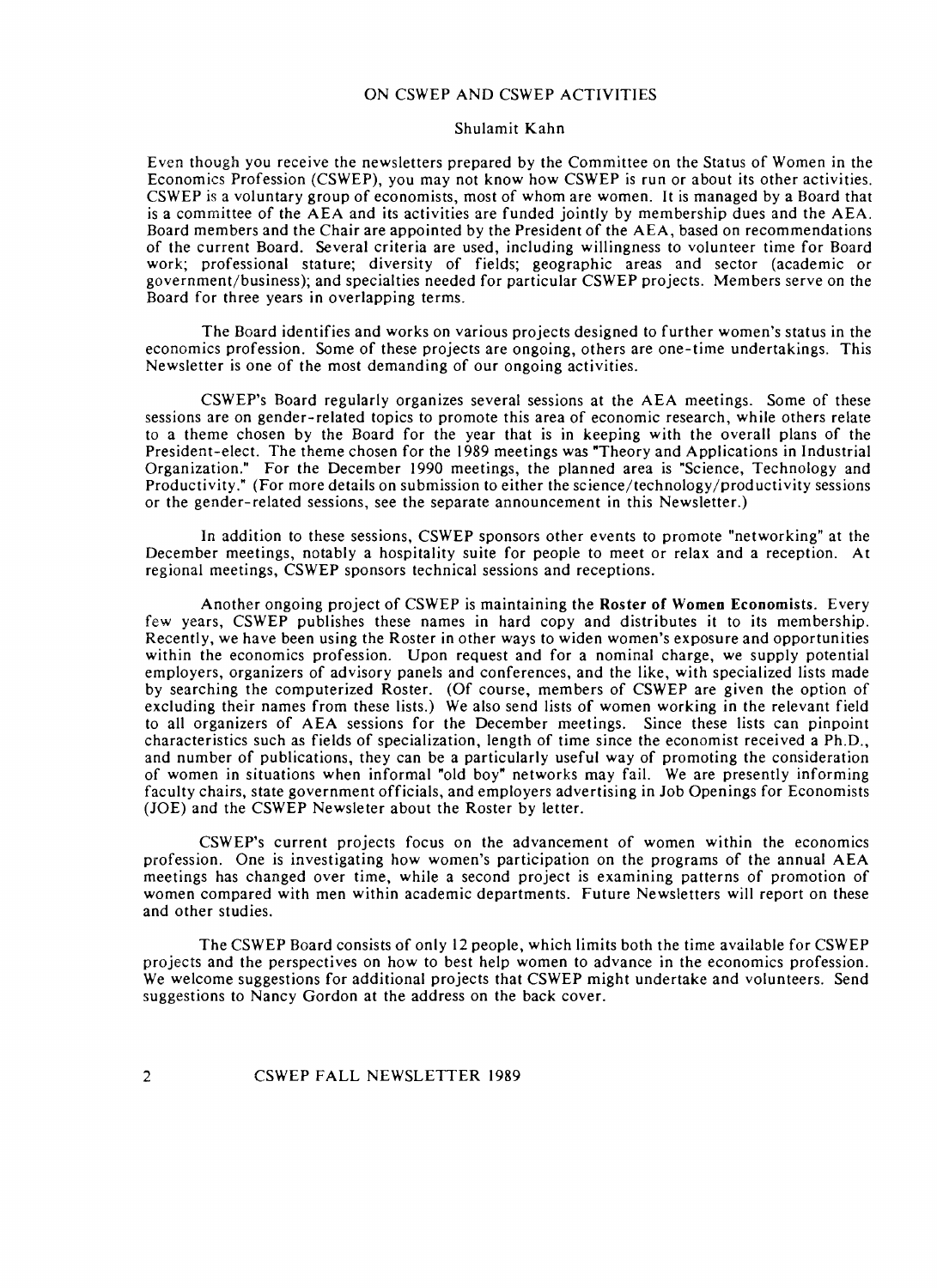### HOW NOT TO PERISH: TIPS FOR SUBMITTING ARTICLES FROM AN EX-EDITOR'S POINT OF VIEW

### Claudia Goldin *U*

The advice I offer will not make you famous but will, I promise, raise your chances of getting your articles published.

### What to Submit?

It comes as a surprise only to those who are not editors and referees that most papers submitted to journals are of poor quality. The leading journals accept one paper for each twenty they receive. The wonder, though, is how editors fill journals with the polished articles we readers have come to expect. The content of accepted papers is often no different from that of the miserable ones that get rejected. The difference is often in the presentation--in the quality of exposition, the intuition provided, the attention to detail, and the sense of the larger issue. Even in the more theoretical and econometrics journals, content is only one part of getting a paper accepted.

Form serves two functions. As in a fine novel, it compels the reader (first and foremost, the referee and editor) to continue turning pages. Form is the conveyance of content. But form is also a signaling device. Much of what we claim to be truth must be taken at face value. To signal sloppiness, even in one's ability to use a spelling checker, is to signal sloppiness in one's ability to take a derivative.

The refereeing process should not be used as the primary way to secure comments from an impartial reader. Perhaps, one day a market will develop that exchanges comments for a \$40 check. But as things currently stand, you will also get back a rejection letter and will eliminate one journal from your meager list of potential outlets. Plead with your friends to read and comment on your paper and exchange such favors. You can often be your own best critic. Put the paper away for a month, and you will look at it with new, critical eyes. As a last resort, ask your thesis advisor. Most of all, present the paper. Only when you have to convince others of your logic, do you see the errors in it yourself.

Getting published is not a lottery. You can greatly increase your chances of having an article accepted (or at least getting a foot in the door with a "revise and resubmit" letter) by working on it. The single most important advice I can offer is to submit polished papers.

### Where to Submit?

The most prestigious journal may not be the best outlet for your paper. More to the point, submitting papers to the most prestigious journals can often waste substantial time (but also see the last section below). One consideration in choosing a journal concerns the tenure process at your institution. Consult a senior colleague who knows both department and university tenure procedures. Departments often emphasize quality. But university personnel committees frequently use the yardstick of quantity. Of equal relevance is the future life of your work. Every journal has a particular readership and niche.in the profession. For an article to have maximum impact, and often any bearing at all, it must be placed appropriately; the specialist journal may result in more citations than the generalist journal.

The most appropriate journal may depend on whether you are referencing articles in that

<sup>1.</sup> Claudia Goldin was the editor of the Journal of Economic History from 1984 to 1988 and has been a member of the editorial board of the American Economic Review since 1985. She thanks Robert Pollak, another ex-editor, for his comments.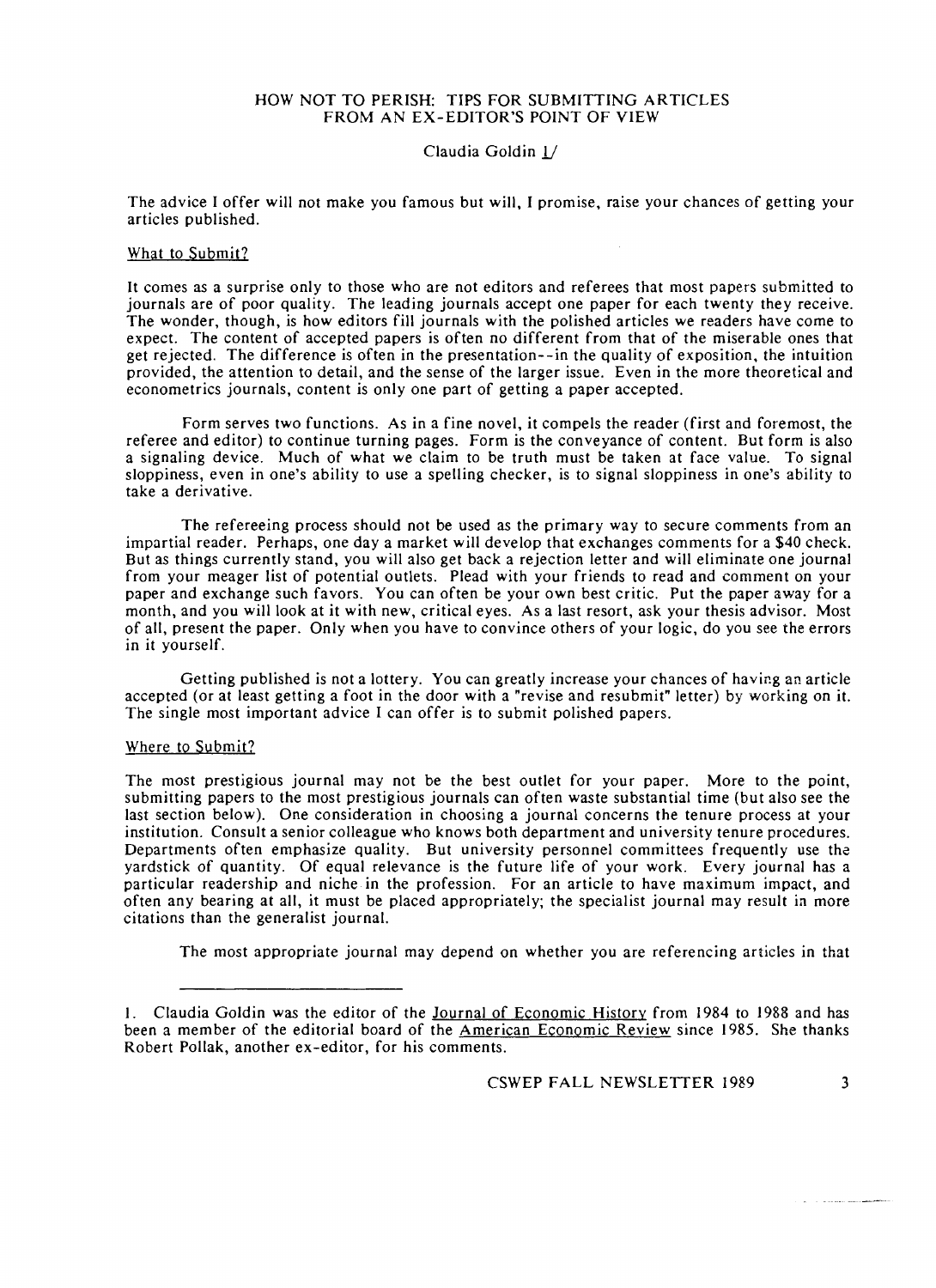journal. Do not cite articles gratuitously though; it is obvious to editors and referees. Turnaround time for a journal is also always relevant, although this process is not a lottery. Rapid turnaround may also mean a high proportion of rejection letters without refereeing. But if you submit polished papers (with good content), the relevant mean time becomes that conditional on being refereed, which could be much longer. I should also add, just for completeness, that contributors to economics journals should submit papers to one journal at a time.

### The Editorial Process

Four months have passed since you mailed your paper to a journal and you have received nothing more than an acknowledgment postcard. Should you write the editor and ask what is wrong? Not if you know about "The Editorial Process."

Each journal has its own editorial process, but most use the following procedure. When a paper is received it is logged in at the main office and an acknowledgment card is sent to the author (two weeks have now elapsed since the paper was mailed). If you followed the suggestions to contributors on the inside cover of the journal, you are now beginning the editorial process; if not, you will receive a postcard asking you to comply.

The co-editor in charge of your subfield (say, Labor Economics) will be sent the paper (many economics journals now have two to four co-editors), and if that co-editor is at a different university, another week will elapse. The co-editor must now look at your paper and assign referees. This can take anywhere from one to four weeks, depending on the backlog and whether the journal office is in the throes of getting out an issue. How many referees are assigned depends on the subject matter, the technical content, and the paper's potential, but two is the mode. One of the referees is often from the journal's editorial board. Some journals ask referees to respond within four to six weeks and pay small sums as an incentive; some journals ask for a response within twelve weeks. The process places a heavy burden on referees, and editors can do no more than request a timely response. When all referee reports are in, the editor must weigh the evidence. Depending, once again, on the backlog at the journal, the final report can take one to four weeks to write. If the tardiest referee takes twelve weeks to respond, about twenty weeks have elapsed since you mailed the paper.

The editor rejects your paper, citing the criticisms and reservations of the referees. But you believe the referees have not understood your argument. What do you do? The editor, not the referee, is the final arbiter, and the editor uses more than the referee reports in making a decision. Referees also submit cover letters that are often more candid than their reports. A good editor, moreover, will read the paper and make an independent evaluation. A paper that is moreover, will read the paper and make an independent evaluation. incomprehensible to the referee will probably be rejected even if it could be explained in person. The argument in the paper is probably so confused and contorted that no reader would want to make the effort. It usually does not matter who is right. What matters is how you can convince the next referee.

### Then What?

 $\overline{4}$ 

Stigler's Law on missed flights is equally relevant to submitting papers. If you never miss a flight, I recall George Stigler saying in the days before unrefundable tickets, you probably waste too much time at airports. If you never get a rejection letter, you probably set your sights too low. Getting a rejection letter is not shameful. Many articles were once rejected by some rival journal. You must prepare yourself for the inevitable--what must be done after a paper is rejected.

An important part of the refereeing process is revising and restructuring a paper. Even if you follow the first step and write the best paper you can, an informed referee may be able to guide you to write a better paper. Do not submit the paper to the next journal on your list without attempting to address the suggestions of the referee. You will have lost an opportunity to better the product. The paper, moreover, may be sent to the same referee again.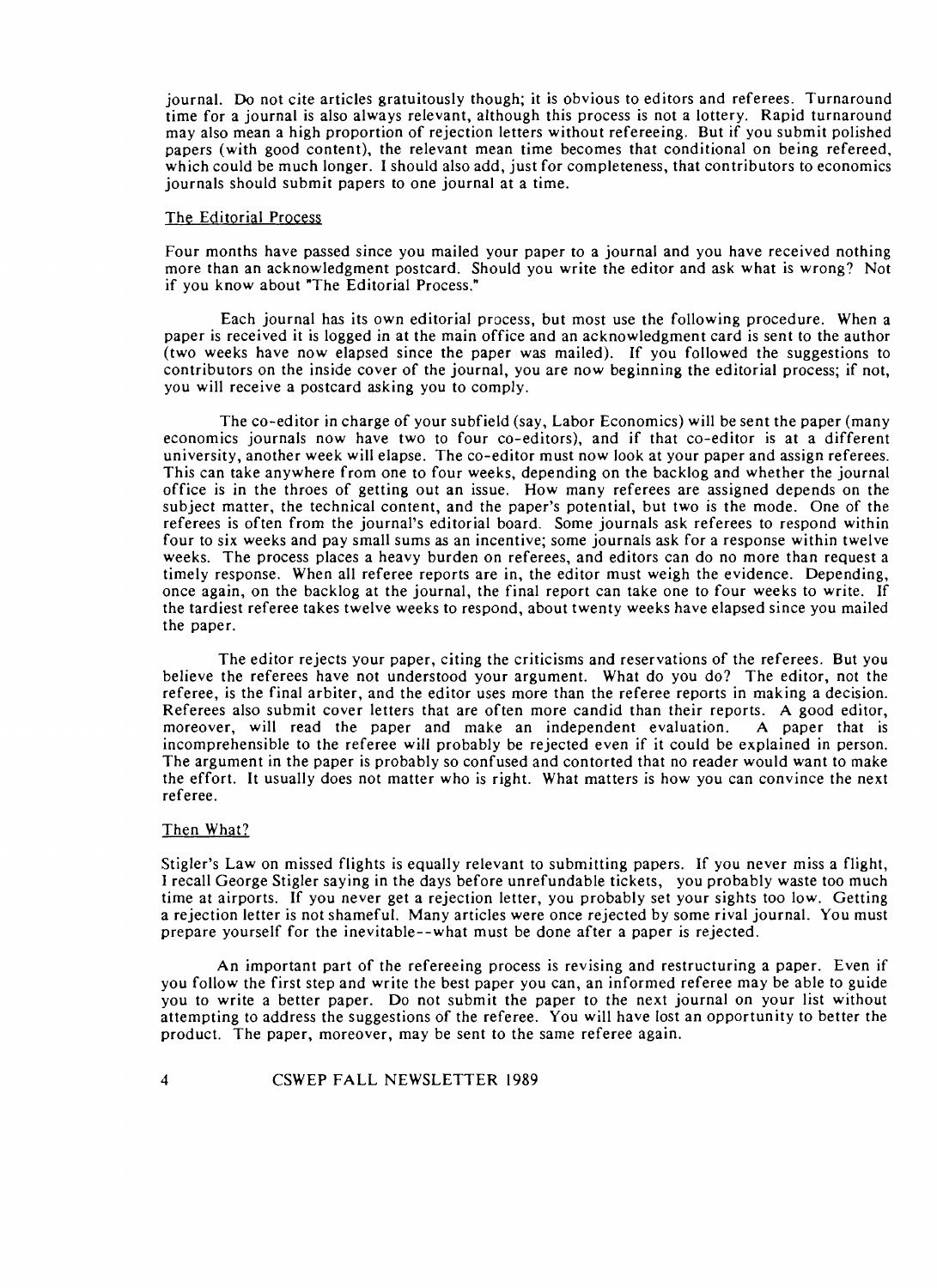What constitutes a rejection, an invitation to revise and resubmit, or permission to submit de novo is often unclear in letters from editors. Each editor has an individual code. When I wanted to reject a paper, I would deliberately use the word reject. But many editors find it more palatable to use euphemisms. If a paper is neither rejected nor accepted, there is often a wide range of possibilities. The question is whether the editor is asking for minor changes or those that would alter the entire structure of the paper. The latter often means jettisoning much of your work and developing another paper, perhaps with the same data or model. If the editor's letter is unclear, it may be best to write and ask for a clarification.

In sum, the best advice I can offer is to read journals and make your papers resemble the ones you most admire, at least in their ability to convey genius.



**by NICOLE HOLLANDER** 

### WHICH JOURNALS PRACTICE BLIND REFEREEING?

The list below indicates refereeing practices for many of the standard economics journals. The list is from survey results collected in February 1989 by **Rebecca Blank** as part of her current study of the effects of blind versus nonblind refereeing on rates of acceptance for the American Economic Review. Blind refereeing implies that referees are given no information on the author's name or institutional affiliation (usually by removing the title page from the paper before it is sent out for refereeing). Of course, in some cases, referees are still able to identify the author. In nonblind refereeing, the referee knows the paper's author and institutional affiliation. the effects of blind versus nonblind refereeing on rates of acceptance for the <u>American</u><br>
<u>Review</u>. Blind refereeing implies that referees are given no information on the author'<br>
institutional affiliation (usually by rem

| X |
|---|
|   |
|   |
| x |
|   |
| х |
| x |
| x |
|   |
|   |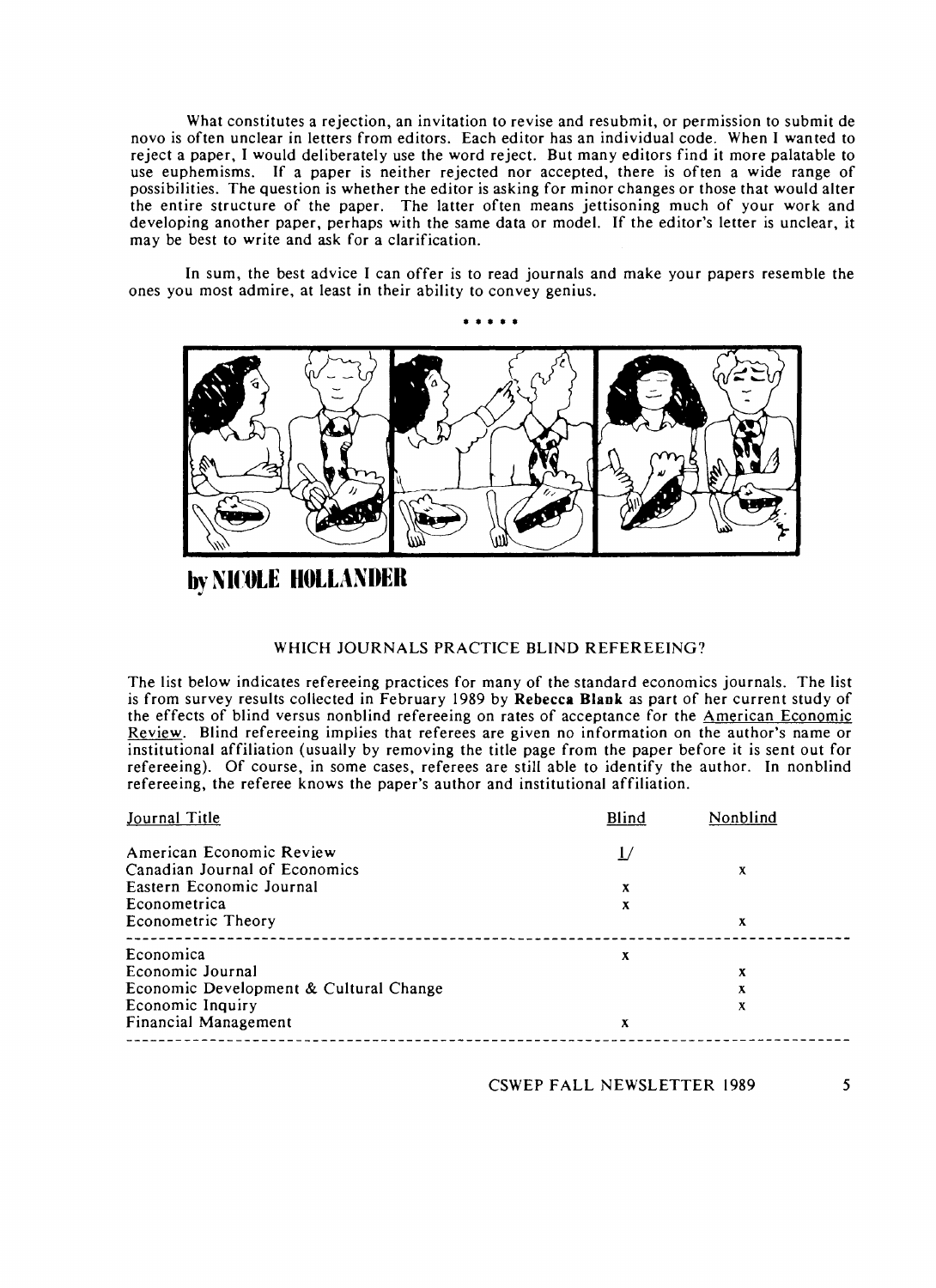| Blind                                                                      | Nonblind                                     |
|----------------------------------------------------------------------------|----------------------------------------------|
| x<br>x<br>$\mathbf{x}$                                                     | $\mathbf{x}$<br>$\mathbf{x}$ 2/              |
| $\frac{3}{2}$<br>$\mathbf x$                                               | x<br>$\mathbf{x}$<br>x                       |
| $\boldsymbol{\mathrm{X}}$<br>$\frac{3}{2}$<br>$\frac{3}{2}$<br>$\mathbf x$ | x                                            |
| X<br>$\mathbf{x}$<br>$\mathbf{x}$                                          | $\mathbf{x}$<br>$\mathbf{x}$                 |
| $\mathbf{x}$<br>$\mathbf{x}$                                               | $\mathbf{x}$<br>$\mathbf{x}$<br>$\mathbf{x}$ |
| $\mathbf{x}$<br>$\mathbf{x}$<br>$\mathbf{x}$                               | x<br>X                                       |
| X<br>$\mathbf{x}$<br>$\mathbf{3}$<br>X                                     | X<br>X<br>x                                  |
|                                                                            |                                              |

1. Alternate articles are refereed blind or nonblind, as part of a study of the effects of blind refereeing.

2. Anonymous upon request of the author(s).

**3.** All or most of the articles are refereed by the editor or editorial board, and not sent to outside referees.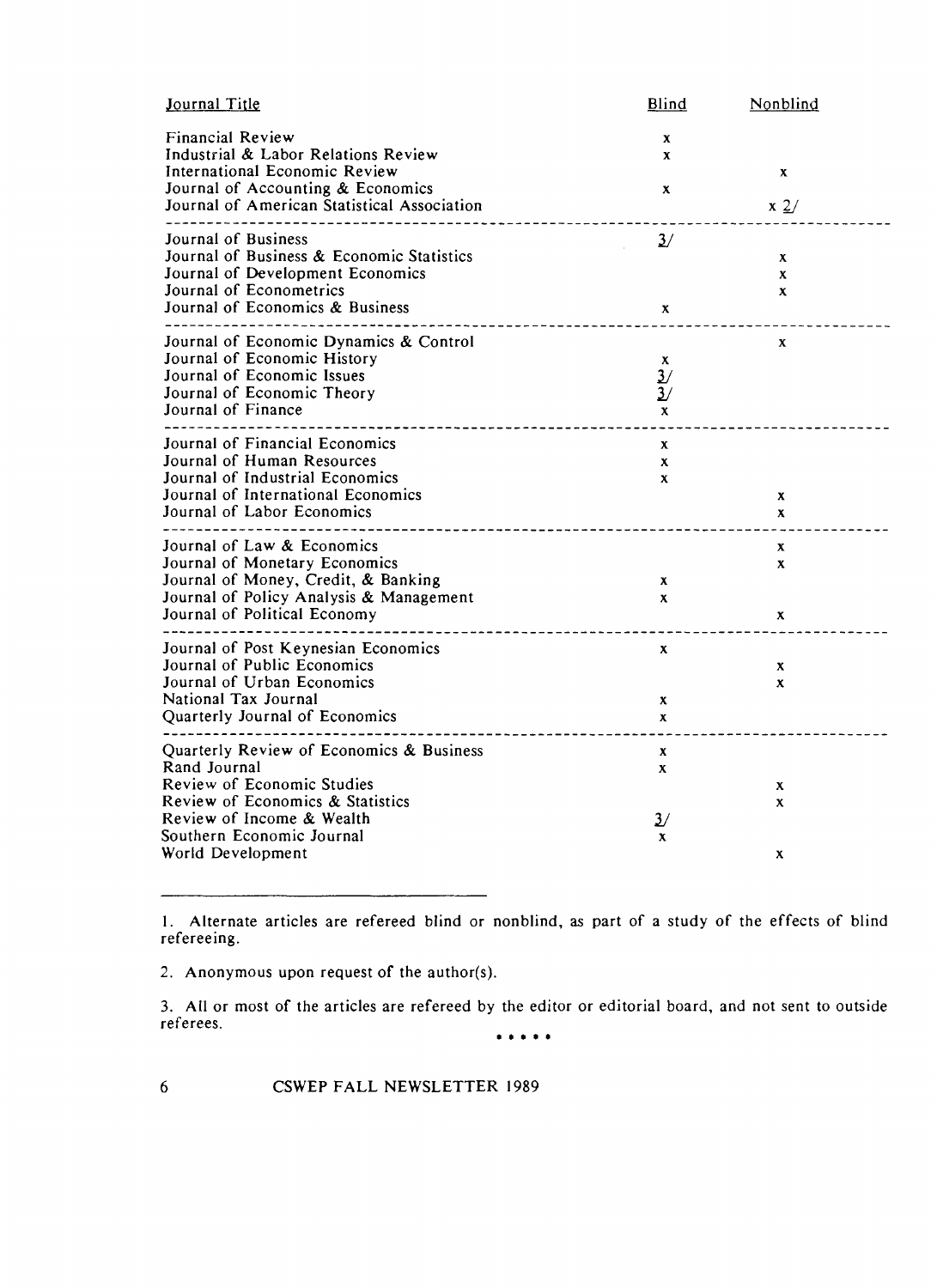### OPPORTUNITIES FOR WOMEN AND THE NATIONAL SCIENCE FOUNDATION

### Ivy E. Broder Economics Program Director

The National Science Foundation (NSF) is quite sensitive to the issue of underrepresentation of women in the sciences and has several ongoing research programs and special initiatives in this area. The purpose of this article is to explain what some of these programs are, how they relate to the Economics program, and how to take advantage of them.

Research Opportunities for Women (ROW) was conceived as a way of encouraging fuller participation by women in the sciences. Although most of its components are not independent programs (that is, they are not based outside the individual subject area programs) and do not have additional funds attached to them, ROW is a way of packaging and describing the NSF's efforts to encourage women to apply for grants. It is hoped that through a heightened awareness, women will begin to apply for grants in more significant numbers. And, it appears that ROW has had some impact. There was a big jump in the number of proposals submitted by women during the first year (fiscal year 1981) of the initiative: 23 in fiscal year 1981 compared with 12 in the prior year. Unfortunately, fiscal year 1981 was also the year the Economics Program budget suffered a severe cut (from \$10.4 million in fiscal year 1980 to \$7.4 million in fiscal year 1981), so the success rate of these submissions was quite low. However, there has been a strong rebound since that low budgetary point. In fiscal year 1989, women submitted 39 proposals and received 14 awards. This *36* percent success rate compared well with an overall success rate in the Economics Program of about 30 percent.

Although these statistics show that there has been an improvement during the decade, there is more of this story to tell. A subsequent Newsletter article will give detailed figures on women's participation and success rates in the Economics Program. One thing is quite clear at this point- women are far less likely to submit proposals than men. It is hoped that by advertising the ROW initiatives, women will begin to increase their participation rates and, consequently, their funding from NSF. The specific components of ROW are described in the remainder of this article.

### Standard Research Grants

Standard research grants are ones that the NSF considers from individual investigators; they are reviewed in two cycles with target closing dates of January I5 and August 15. Briefly, grant proposals are handled in the following way: When a proposal comes into the Economics Program, it is read by one of the Program Directors (Dan Newlon, Lynn Pollnow, or me) and then sent out for written review to five or six specialists in the field (usually academics). About a month later, all proposals from that cycle are reviewed by the Economics Advisory Panel, which is made up of fourteen prominent economists. two of whom are currently women. The Program Directors in the Economics Program then consider all of the outside specialist and panel reviews and make recommendations about which proposals to fund. A fuller description of the entire review procedure can be found in an accompanying article in this newsletter written by Dan Newlon.

The standards for an award are the same for all submissions and there is no extra "pot" of money set aside for women. However, there are certain ways in which the staff at NSF attempts to help women in this process and, therefore, to increase funding for women at the margin. When a woman submits a proposal, the staff tries to find at least one female outside reviewer to comment on that proposal. It is hoped that this will help in two ways: Break through the "old boy" network (especially if the submission is from a young economist) and familiarize more women in the profession with the review process, thereby encouraging more submittals from women in the future. For anyone considering submitting a proposal, it is a good idea to consult with the staff at NSF during the planning and writing stages. You are encouraged to list several possible reviewers along with your proposal (check beforehand with NSF staff for possible conflicts).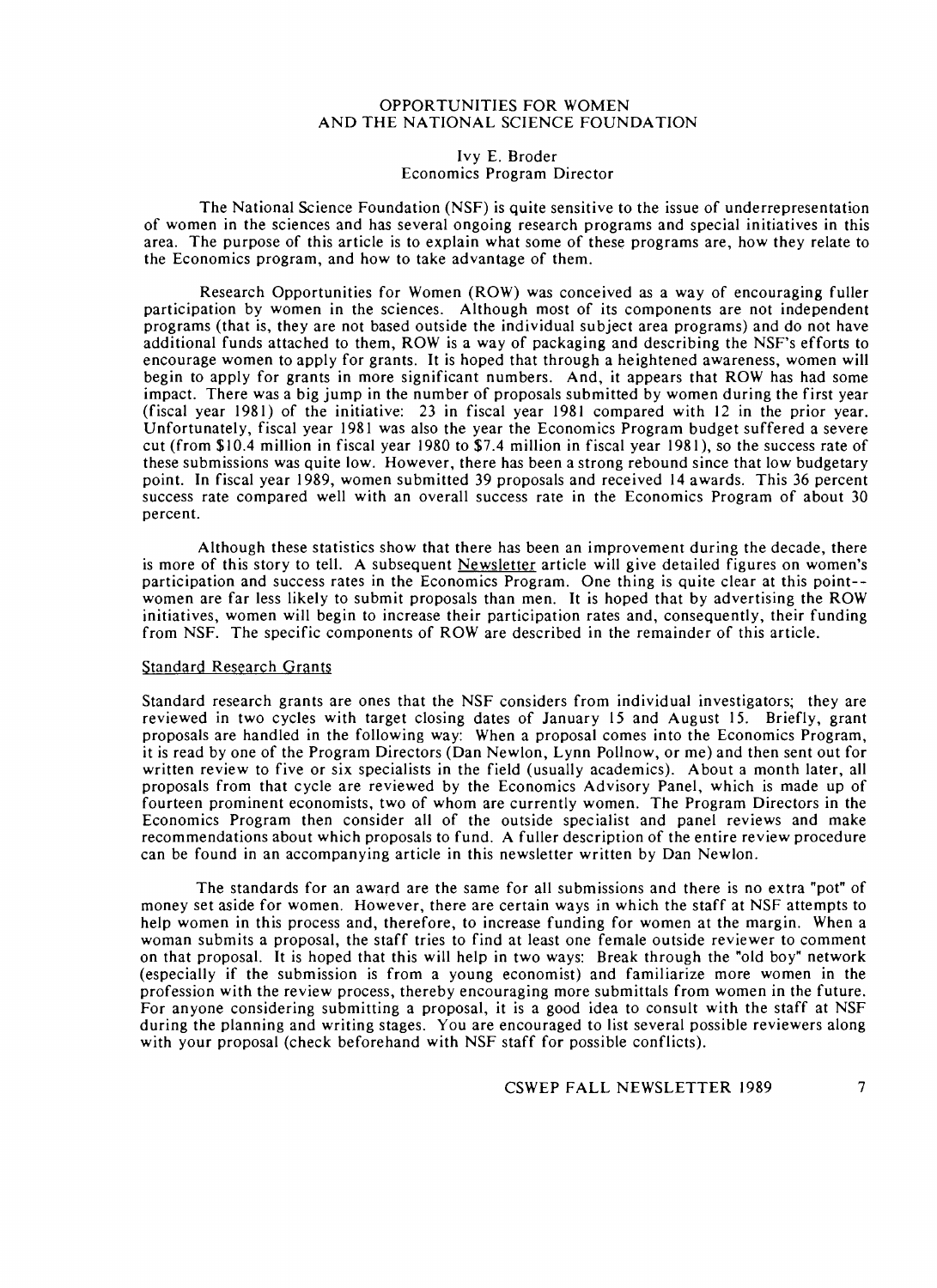### Research Planning Grants

These are one-time awards for investigators who have not previously received NSF support. The amount of money for such an award is limited to \$18,000, and proposals must be received by January 15 each year. The purpose of these awards is to allow the investigator to do some preliminary work in a new line of research to see if a full scale proposal is warranted. The money can be used for salary, travel, technical assistance, or secretarial support. The review process for this type of grant depends on the division--it may be an internal review, an interdisciplinary review, or a panel review. In the Economics Program, the review process varies from year to year--the four awards in fiscal year 1988 were based on reviews within the program, without outside reviewers.

### Research Initiation Awards

When a proposal is submitted by a woman who has not previously received NSF support, it is considered as a proposal for a Research Initiation Award. The deadline for submitting is January 15. In some years, there has been extra funding (additional funds from outside the regular Economics Program budget) for this category, coming either from an NSF-wide or division-wide initiative. The category was created in the hope of encouraging women to submit grant proposals. When a proposal is submitted in this category, it goes through the same review process as the regular research grants and, to receive an award, it must meet the same standards.

#### Career Advancement Awards

The aim of this program is to advance the careers of women economists (and other scientists) by increasing the availability of grants to help increase their research output. Although it includes junior faculty women, the emphasis in the Economics Program has been on mid-career women who want to establish a new line of research, change research direction in some way, or reenter the profession. Proposals must be received by January 15.

There are very few restrictions on eligibility--you may apply for a Career Advancement Award even if you currently hold another NSF grant. The size of the award is limited to a maximum of \$50,000 for a twelve-month period (although an additional \$10,000 may be available for equipment). Along with a proposal of not more than eight pages (significantly shorter than the standard grant proposal), an applicant must submit a statement of research interest and goals in order to provide the reviewers with some insight as to how the project fits in with long-range career plans. Proposals are evaluated in an interdisciplinary competition and there were two recipients in economics last year. Some of the costs of the grant are borne by the Economics Program and some from other NSF sources; these amounts vary from year to year.

### Visiting Professorships for Women

These awards provide support for women who will be visiting faculty members at another academic or research institution. They allow women to pursue research projects and teach or consult with colleagues at the host universities. The purpose of this program is to increase the visibility of women scientists (economists) and thereby encourage other women in their fields. Typical awards are for 12 months, but may range from one semester to two years. Host institutions should be notified by the applicant by October 31; the NSF deadline for applications is November 15.

Proposals are expected to address instructional or other interactive projects at either the undergraduate or graduate level, or the community at large. There is a research component expected as well. Unlike the other programs described above, this initiative is outside the Economics Program. There is a Program Director for the Visiting Professorships for Women (VPW) Program and proposals are evaluated at that level. In the past, there have been one or two awards per year to economists. Specific inquiries should be addressed to the VPW Program Director at 1-202-357-7734.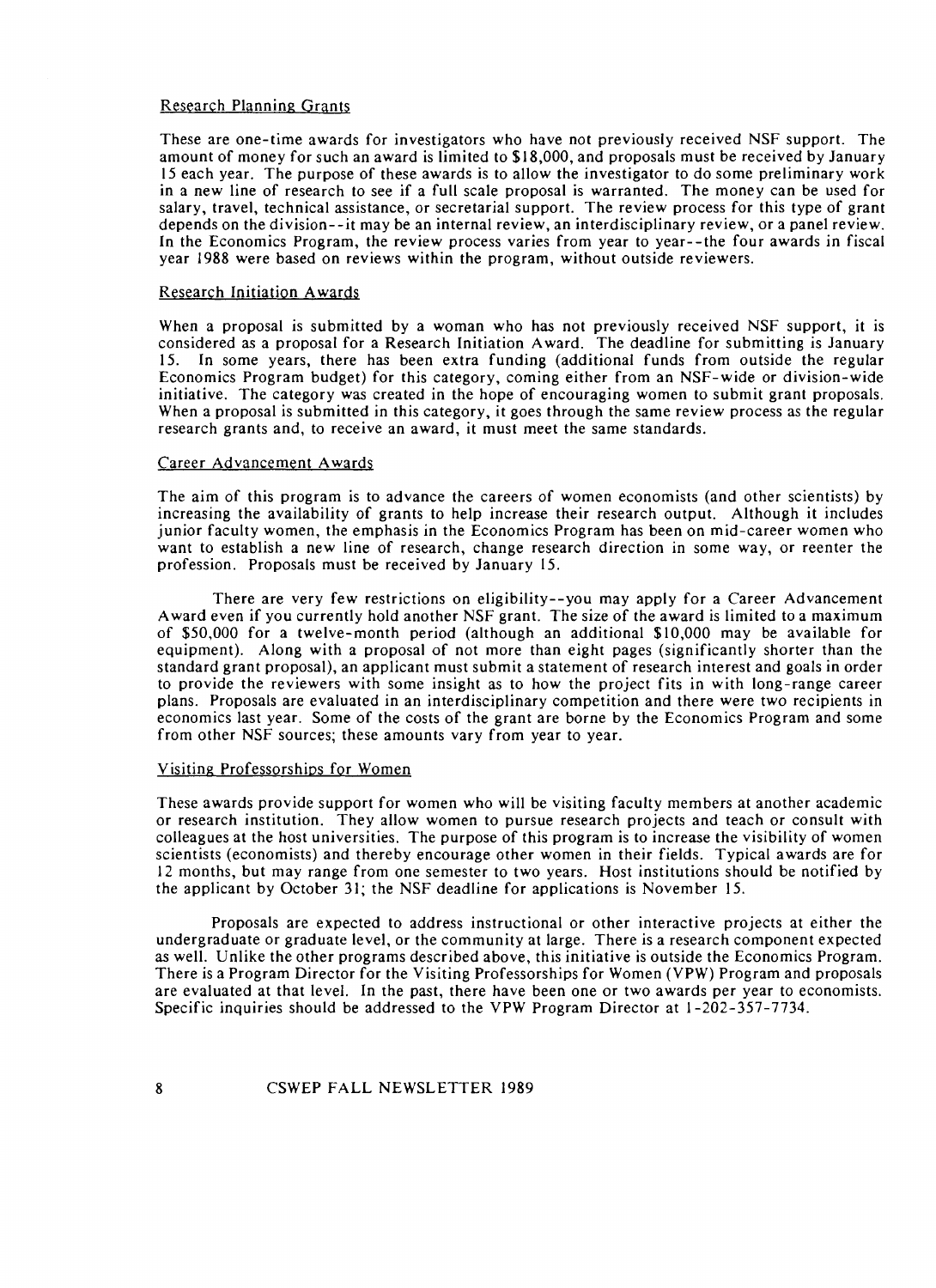### MORE ON HOW THE NSF ECONOMICS PROGRAM WORKS

#### Daniel H. Newlon Economics Program Director

In an article in the February 1988 issue of the CSWEP newsletter, I gave some advice on submitting proposals to the National Science Foundation (NSF). This article summarizes the way NSF's Economics Program processes proposals and describes the different levels of supervision at NSF, and then provides more detail on points that some NSF applicants have found confusing.

#### The Economics Program

Proposals are bunched into two review cycles--one starting on August 15th and the other on January 15th. In each cycle, five to six specialists are asked to prepare written reviews on each proposal. Almost all proposals are subsequently reviewed by a fourteen person Advisory Panel. We, the Economics Program staff, then decide which proposals to recommend for funding and which to decline based on the reviews, the Panel's recommendation, and our own comparison of the proposals.

After we make and document our recommendations, they are reviewed by our bosses, Roberta Balstad Miller and James Blackman, the Director and Deputy Director of the Division of Social and Economic Science (SES), and by their boss, Mary Clutter, the Assistant Director of the Directorate of Biological and Behavioral Sciences (BBS). Moreover, if the grant is large enough, NSF's Science Board and Eric Block, the Director of NSF, also review our recommendation. Our "chain of command" goes from program to division to directorate to the Science Board and the Director.

We work closely with other program directors to see that proposals by economists or research of interest to economists receive the best opportunity for funding. A proposal will sometimes be helped and almost never hurt by joint review by more than one program. But joint review is costly. It takes up more staff time and requires more reviewers to read and evaluate proposals. Consequently, program directors agree to conduct a joint review only if they think the proposals have a serious chance of obtaining funding from both programs. The most likely divisions for joint review are also in the SES division--sociology, political science, law and social science, geography, decision risk and management science, and data improvement and measurement methods. Programs in anthropology, linguistics, the history and philosophy of science, and psychology (which may also jointly review economists' proposals) are now found in other divisions in the BBS Directorate.

The Economics Program staff consists of three program directors (Lynn Pollnow, Ivy Broder, and myself) and a program assistant (Kim Urban). If you have any questions about NSF, call us (l-202-357-9674) and we'll answer your questions or find the answers for you. Kim usually answers administrative questions concerning topics such as the next target date, or the number of copies of the proposal to be sent, while the program directors handle substantive issues and the few administrative questions Kim can't answer. The Economics Program staff prides itself in its accessibility, so call us if you need information.

#### Additional Details About the Process

Multiple program directors can be confusing to someone trying to find out who is in charge. I'm the senior program director, but work is shared and decisions are almost always made jointly. When a proposal is submitted to the Economics Program, one of us takes responsibility for selecting reviewers for that proposal. One program director's choice of reviewers is checked by another to protect against mistakes and to share knowledge of reviewers' characteristics (especially possible biases or conflicts of interest).

A letter requesting a review will usually be signed by the program director who selected the reviewer. Therefore, the same person can receive review requests from different program directors for the same NSF program. To make matters even more confusing, some of the requests for reviews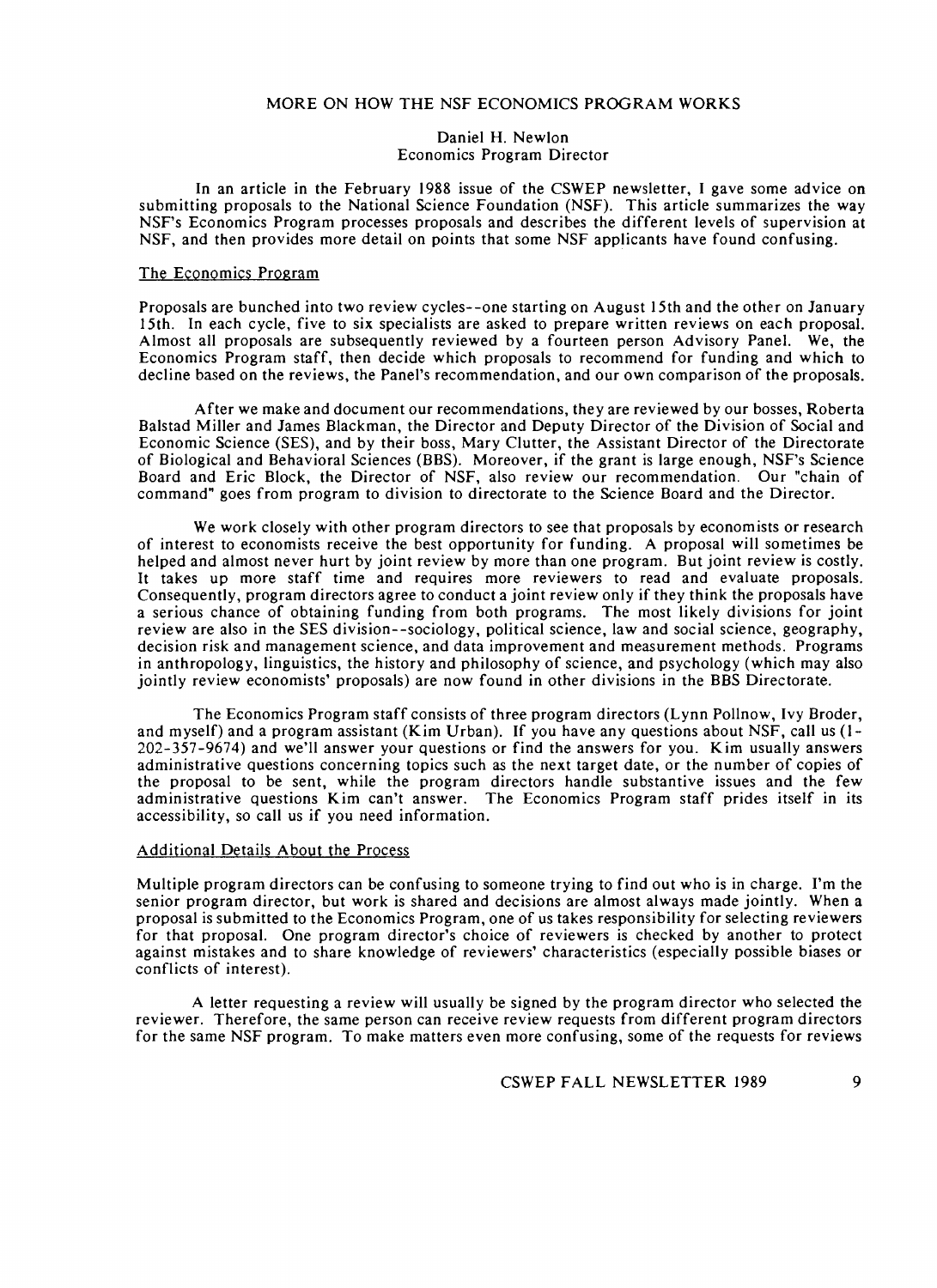will come from Jim Blackman. I've been asked by younger economists, "Who is Blackman?" Jim was director of the Economics Program from 1967 to 1980. He built the Economics Program into the principal source of support for research in economics. Almost every economist responsible for a major advance in economics during Jim's tenure as Economics Program Director received some support from NSF. Jim set the standards for excellence and for responsiveness to the needs of the economics community by which we measure our performance. When Jim's work load at the Division permits, he puts on a program director's hat and helps us with the Economics Program.

Prior to a meeting of the Economics Advisory Panel, the staff will divide up responsibility for chairing the discussion of the proposals. Most of the proposals are handled by subpanels of from five to nine members of the Advisory Panel. There are two parallel meetings of these subpanels. The members in the subpanels change completely every one to two hours, with individuals shifting back and forth between the subpanels. The subpanels are set up to get the best match of the proposals and the expertise of each subpanel members. The recommendations of the subpanels are debated and finalized by the full panel at the end of the meeting. We use subpanels because that way more time can be spent discussing the proposals and the quality of the discussion is better because the panel is smaller. But the use of subpanels has one drawback for the staff: We can not participate in and listen to the full discussion of every proposal. That is why one program director will at times direct you to another program director, if you have questions about the panel discussion of your proposal.

The staff of the Economics Program gets together immediately after the Advisory Panel's meeting to survey the proposals, share information about the subpanels, and try to identify the proposals that should be funded or declined. We then divide up responsibility for writing the justifications for the decisions to grant funds or to decline a proposal. We usually are unable to reach a decision at this meeting on about twenty percent to thirty percent of the proposals. We will postpone consideration of these proposals until after we have processed the declined proposals and negotiated budgets on all of the grants. Occasionally, a program director will have doubts afterwards about some of the decisions. On rereading a proposal and the reviews, the program director might think that a proposal that has tentatively been declined is actually stronger than some other proposals that are still on the margin or, alternatively, that a tentative grant has serious problems that were overlooked earlier. The program director will then put the proposal back with the other undecided proposals to be declined or funded as we obtain additional reviews or a better sense of the "margin."

It takes us about a month in the fall and two months in the spring to finish this first phase of decision making and to document decisions. All of the staff then reread the surviving proposals and meet to decide which of the remaining proposals should be funded. We calculate how much money is left in the Economics Program's budget, list the projects that one of us thinks would be unthinkable to decline, and then debate the unthinkable. The second phase lasts about a month in the fall and about two weeks in the spring. The debate about the marginal proposals is shorter in the spring because there is usually little money left in the budget at the end of the fiscal year.

If called after the panel meeting and asked about the status of a proposal, we will not tell the investigator we are going to recommend funding for the project. We want to avoid promising someone that their project is going to be funded and then discover, as we write up the documents justifying our decision, that the project really should not be funded. It is also possible (but in the case of the Economics Program very improbable) that our recommendation will be rejected at a higher level. With grants, it is definitely "Don't call us, we'll call you." We will, however, tell an investigator that the proposal is being declined, so alternative plans can be made as quickly as possible.

An investigator can determine who prepared the final documentation for the proposal from the letter funding or declining the grant. The Division Director signs all letters declining grants, but the letter identifies the program officer who handled the proposal as the person to contact for further information. The award letter is always signed by the program officer who prepared the documentation.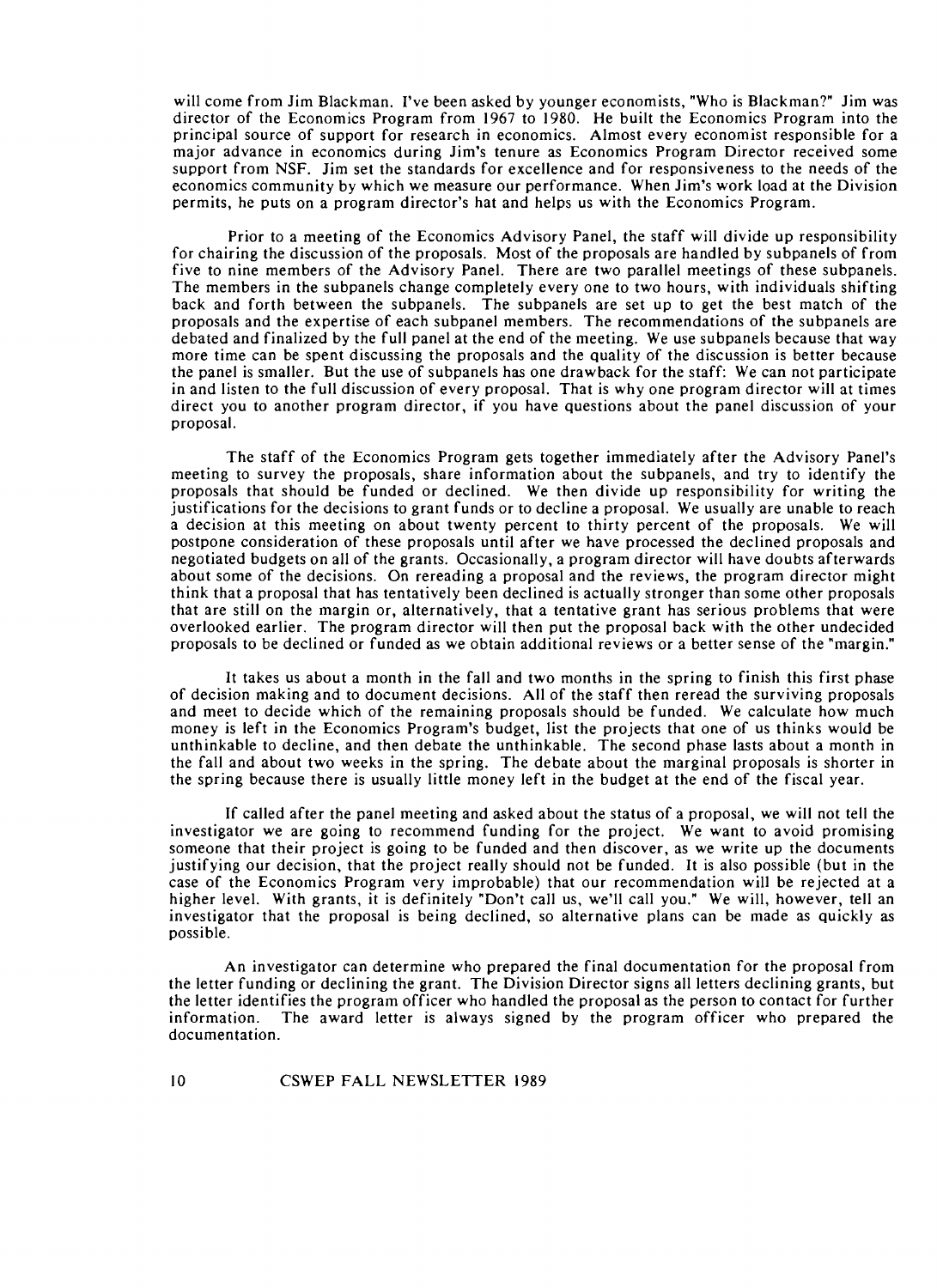

**by NICOLE HOLLANDER** 

# CALLS FOR PAPERS

The Journal of Human Resources (JHR) invites authors to submit papers for a special issue on the economics of child care. Papers dealing with the supply of and demand for child care, the effects of government policy on the child care market, the relationship between the use of child care utilization and the labor force behavior of women, or other topics related to child care will be considered. Submissions will be subjected to the normal refereeing process and will be expected to meet the usual **JHR** standards. All manuscripts must be submitted to: JHR Editorial Office, Social Science Building, 1180 Observatory Drive, University of Wisconsin, Madison, Wisconsin 53705. They must be received no later than January **30, 1990.** Please be sure to indicate that the paper is being submitted for the special issue on child care. Special Issue editors are V. Joseph Hotz and David Blau.

The Second International Conference on Research in the Consumer Interest will be held August 9-11, 1990, in Snowbird, Utah, with a theme of "Enhancing Consumer Choice." Research on the processes of consumer choice and the environmental factors that constrain and expand choice will be presented. The deadline for submitting completed papers or abstracts is December **1, 1989.**  Papers submitted must not have been previously published and must not currently be under consideration elsewhere. Submissions, requests for abstract guidelines, or other inquiries should be sent to Professor Robert N. Mayer, Chair, ACCI Research Committee, Department of Family and Consumer Studies, University of Utah, Salt Lake City, UT 841 12; 1-80 1-58 1-5392.

The Western Economic Association's (WEA) 65th Annual Conference will be held June 29-July **3,**  1990, in San Diego, California. If you wish to present a paper at the WEA meetings, send an abstract to: WEA International, Executive Office, 7400 Center Avenue, Suite 109, Huntington Beach, CA 92647-3055. The deadline is December 1, 1989. CSWEP will sponsor several sessions, with at least one consisting of contributed papers on gender-related topics. Volunteers to organize or to chair sessions are also being sought. Send an abstract (or a completed paper, if available) to: Shelly Lundberg, Department of Economics, Princeton University, Princeton, NJ 08544.

The 1990 annual meeting of the Public Choice Society (PCS) will be held in collaboration with the Economic Science Association (ESA) at the Westward Look Resort, Tucson, Arizona, March 16 to March 18, 1990. Those interested in presenting a paper at the PCS meeting should send a brief abstract of 300 words or less no later than December 1, 1989 to: Vernon L. Smith, Department of Economics, University of Arizona, Tucson AZ 85721. Abstracts of papers dealing with Economics, University of Arizona, Tucson AZ 85721. experimental methods in economics and political science or theoretical or empirical papers more appropriate to the interest of the (ESA) should be sent to Elizabeth Hoffman at the same address. Be sure to include the author's name, affiliation, address, telephone and identify the PCS or the ESA meeting.